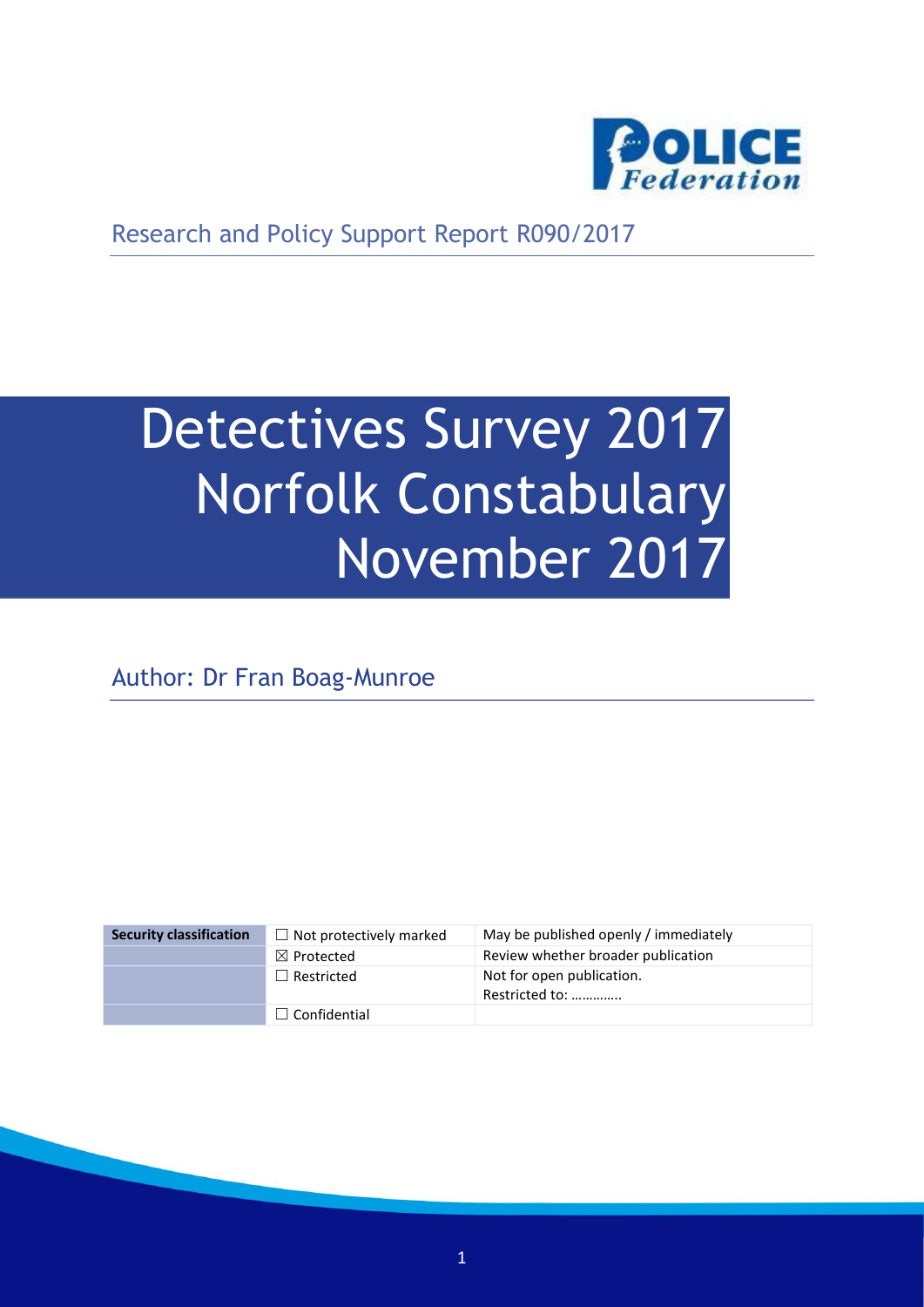#### **INTRODUCTION**

This report provides a summary of responses to the PFEW National Detectives Survey received from respondents in Norfolk Constabulary in 2017.

Some of the questions asked in this year's survey were the same as in the 2015 National Detectives Survey; this allowed us to monitor any changes since the last time the survey was conducted. Other questions were new to 2017, to be able to look in more detail at the context in which detectives are currently working.

Where appropriate, details of average responses for the police service as a whole are also presented, differences between the national and local responses have not been tested statistically and therefore any differences reported are for guidance only and must be treated with caution.

#### **RESPONSE RATE AND RESPONDENTS**

The National Detectives Survey 2017 opened on 1st September 2017 and closed on 24th September 2017. During this time, detective officers were invited to attend via the Police Federation's National Membership Database, as well as via local Joint Branch Boards and the National Detectives Forum mailing list.

**88 responses were received from detectives in Norfolk Constabulary**. There is still no accepted measure of the total number of detectives in England and Wales. It is therefore not possible to calculate a definitive response rate for the survey as a proportion of the total number of detectives. However, for comparison the number of responses received within Norfolk Constabulary was lower than when this survey was last conducted in 2015, when 95 responses were received.

## **IMPACT OF SERVICE CUTS**

**55% of respondents within Norfolk Constabulary said that service cuts have had a major impact on their morale**; this was lower than the national average, where 56% detectives said that service cuts have had a major impact upon their morale.

In addition, **23% of respondents within Norfolk Constabulary said service cuts have had a major impact upon their physical health and wellbeing, whilst 27% said that service cuts have had a major impact upon their mental health and wellbeing**. For comparison, in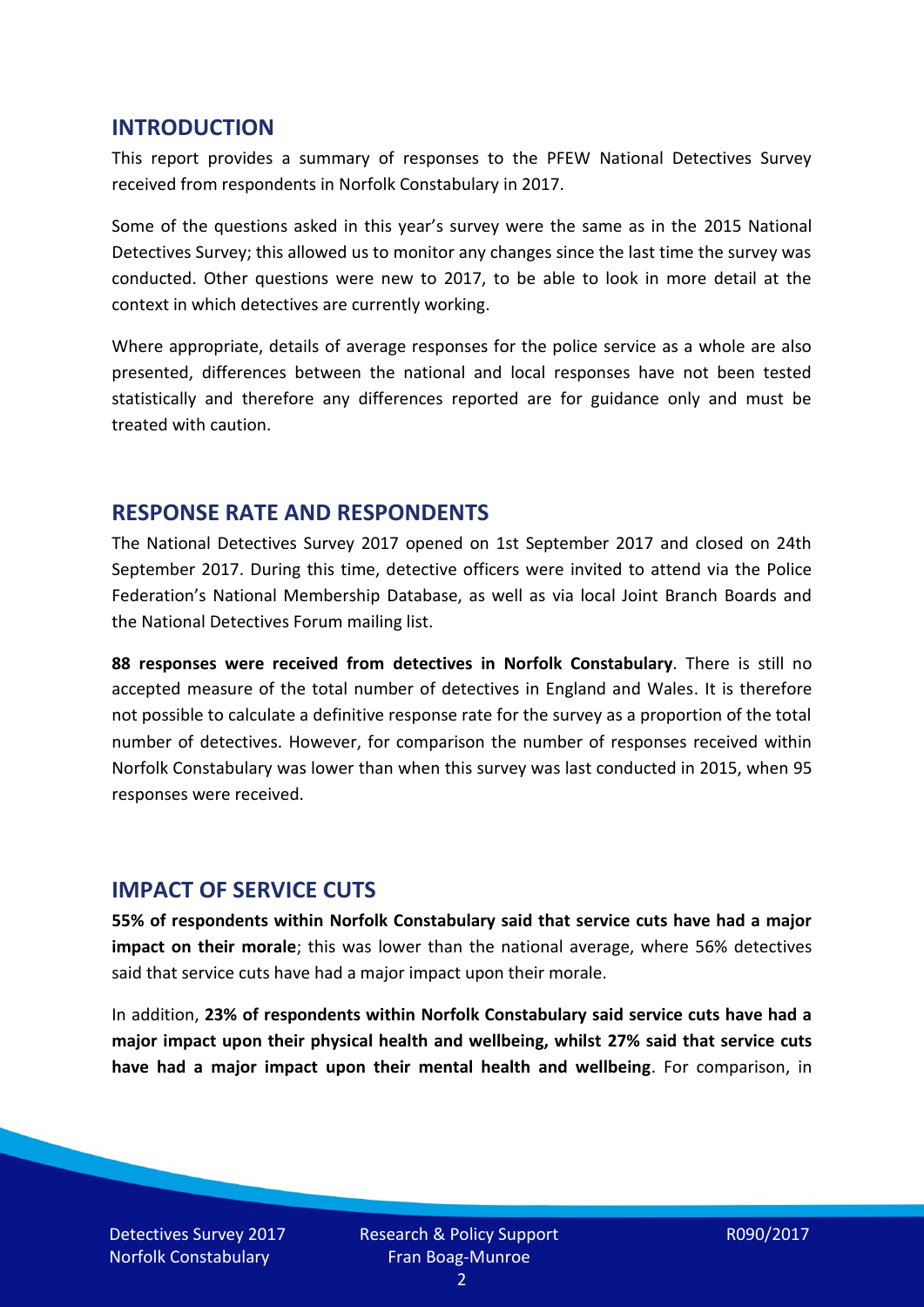England and Wales as whole 27% of detectives said that service cuts have had a major impact on their physical health and wellbeing and also on their mental health and wellbeing.

| How, if at all, have<br>service cuts affected | No impact | <b>Minor impact</b> | <b>Moderate</b><br>impact | <b>Major impact</b> |
|-----------------------------------------------|-----------|---------------------|---------------------------|---------------------|
| <b>Your morale</b>                            | 2%        | 11%                 | 32%                       | 55%                 |
| Your physical health and<br>wellbeing         | 13%       | 18%                 | 47%                       | 23%                 |
| Your mental health and<br>wellbeing           | 11%       | 17%                 | 44%                       | 27%                 |

**53% of respondents in Norfolk Constabulary said that service cuts have substantially increased their overall workload; 42% said that service cuts have substantially increased how fatigued they feel; and 38% said that service cuts have substantially increased how stressful they find their jobs**. Comparison of these proportions in Norfolk Constabulary to England and Wales as a whole can be found in the table below.

|                                    | <b>Norfolk Constabulary</b>                             | <b>England and Wales</b>                                |
|------------------------------------|---------------------------------------------------------|---------------------------------------------------------|
| Your overall workload              | 53% substantially increased<br>(39% slightly increased) | 62% substantially increased<br>(32% slightly increased) |
| How fatigued you feel              | 42% substantially increased<br>(50% slightly increased) | 53% substantially increased<br>(38% slightly increased) |
| How stressful you find your<br>job | 38% substantially increased<br>(52% slightly increased) | 49% substantially increased<br>(41% slightly increased) |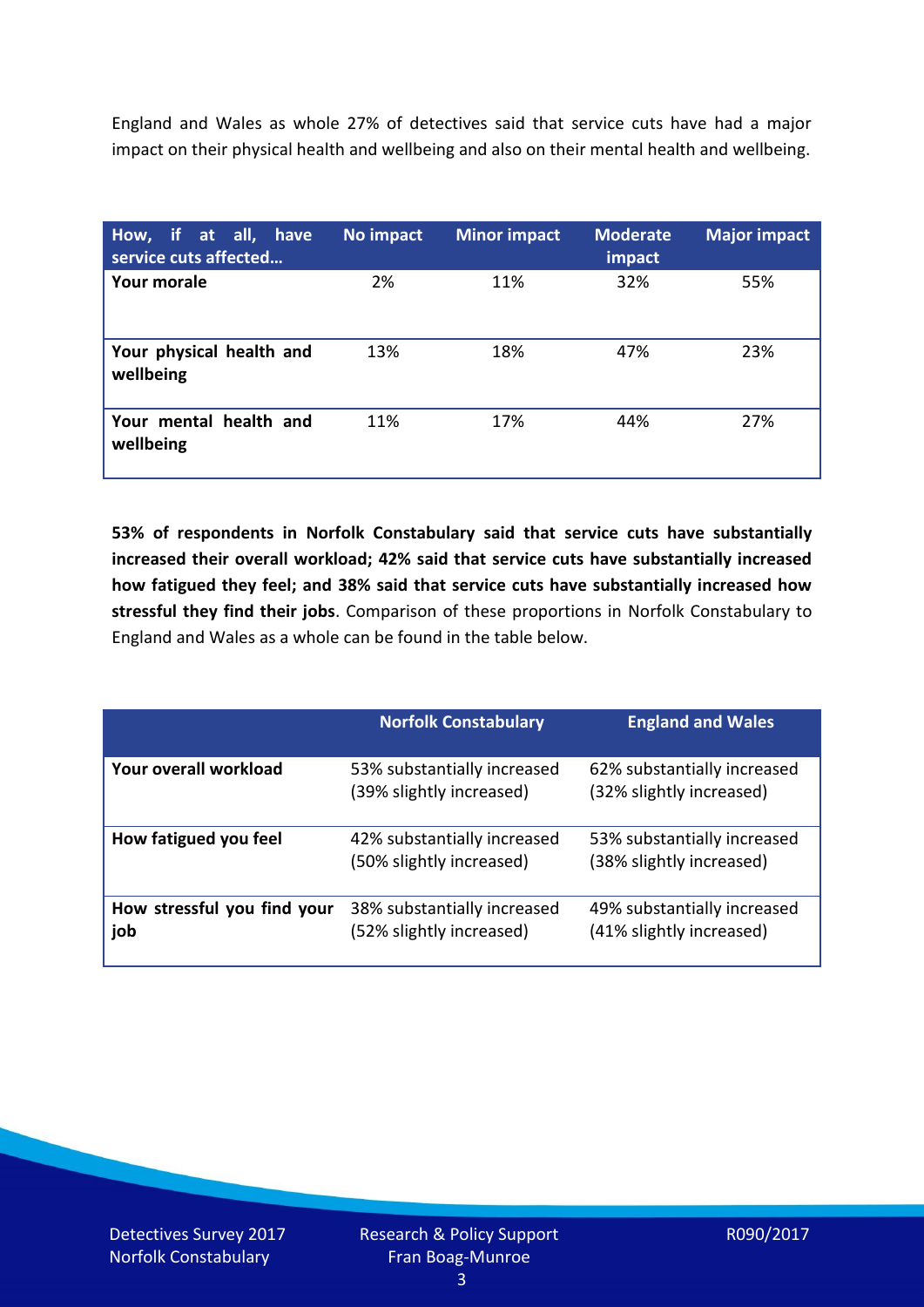## **WORKLOAD AND JOB DEMANDS**

**66% of respondents in Norfolk Constabulary said that their workload in the last 12 months was either too high or much too high**. This is lower than the national average - in England and Wales as a whole, 76% of respondents said that their workload had been too high or much too high in the last 12 months.

32% of respondents in Norfolk Constabulary said that their workload enabled them to provide the service needed to victims either most or all of the time; this compares to 27% of detectives in England and Wales as a whole. **The proportion of respondents in Norfolk Constabulary who said that their workload enabled them to provide the service needed to victims either most or all of the time has decreased since 2015** when 38% of respondents felt that they could provide the service needed either most or all of the time.

In addition, 31% of respondents in Norfolk Constabulary said that their workload enabled them to provide the service needed to witnesses either most or all of the time, in comparison to 22% of detectives in England and Wales overall. **The proportion of respondents in Norfolk Constabulary who said that their workload enabled them to provide the service needed to witnesses either most or all of the time has decreased since 2015**, when 43% of respondents felt that they could provide the service needed either most or all of the time.

| Does your workload enable<br>you to provide the service<br>needed to? | <b>Never</b> | <b>Sometimes</b> | Most or all of the<br>time |
|-----------------------------------------------------------------------|--------------|------------------|----------------------------|
| <b>Victims</b>                                                        | 3%           | 65%              | 32%                        |
| <b>Witnesses</b>                                                      | 6%           | 64%              | 31%                        |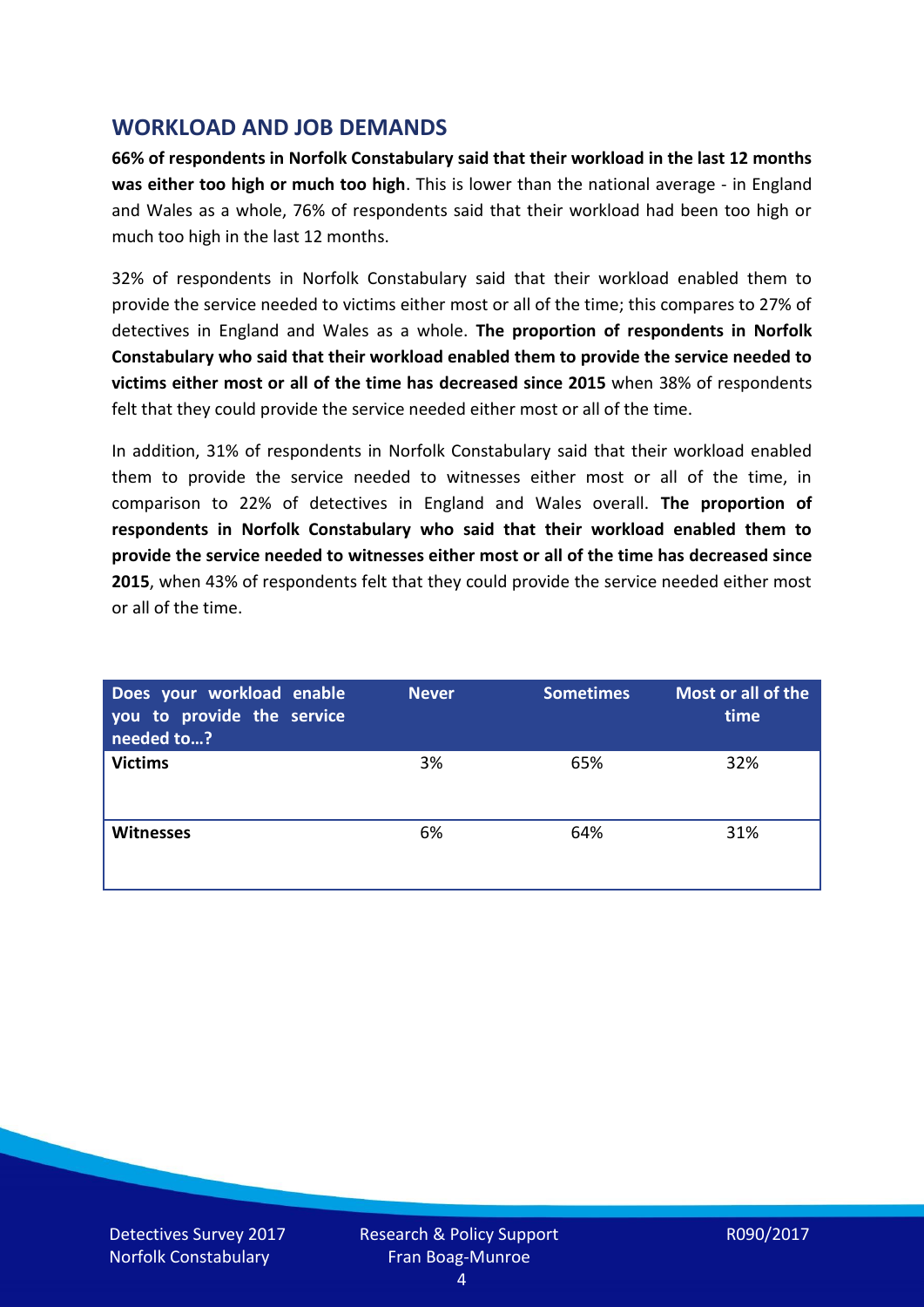#### **JOB RELATED STRESS**

In Norfolk Constabulary, **44% of respondents said that they felt emotionally drained from work either most or all of the time**. Nationally, this proportion was 48%. The proportion of respondents in Norfolk Constabulary who said that they had felt emotionally drained from work either most or all of the time has not changed since 2015, when 45% of respondents said that they felt emotionally drained from work.

**39% of respondents in Norfolk Constabulary said that their job was either very or extremely stressful**. This is the proportion of respondents who, in effect, report a nondiagnostic case of work-related stress within Norfolk Constabulary.



In England and Wales as a whole 48% of detectives reported a case of work-related stress. Therefore **the proportion of respondents in Norfolk Constabulary who reported a case of work-related stress was lower than the national average**. The reasons given by respondents in Norfolk Constabulary for why they found their job stressful are presented below.

Detectives Survey 2017 Norfolk Constabulary

Research & Policy Support Fran Boag-Munroe

R090/2017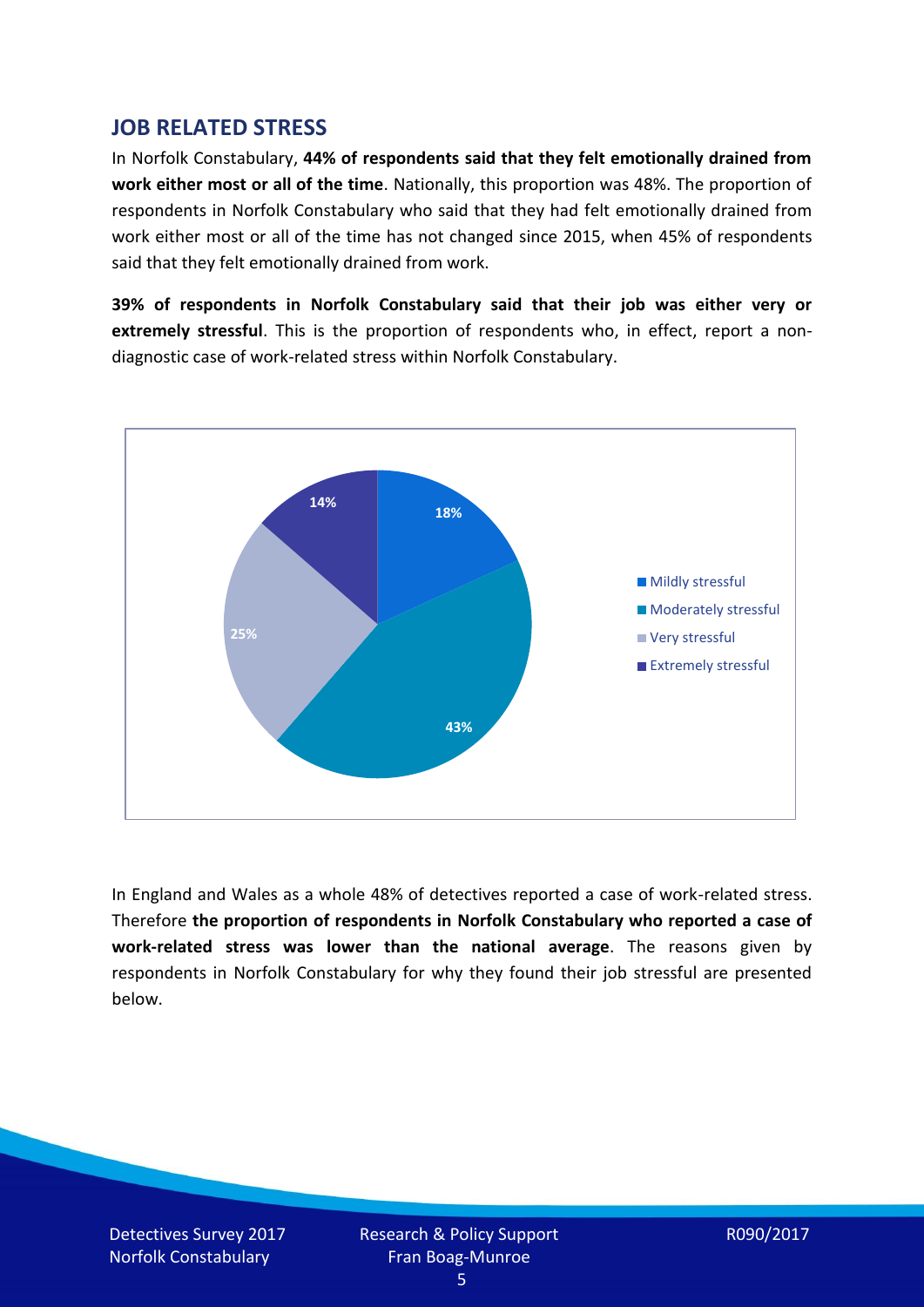| My job is stressful because                                                                | <b>Proportion</b><br>agreeing or | <b>Proportion</b><br>agreeing or |
|--------------------------------------------------------------------------------------------|----------------------------------|----------------------------------|
|                                                                                            | strongly                         | strongly                         |
|                                                                                            | agreeing in                      | agreeing in                      |
|                                                                                            | <b>Norfolk</b>                   | <b>England and</b>               |
|                                                                                            | <b>Constabulary</b>              | <b>Wales</b>                     |
| There are high levels of personal responsibility                                           | 96%                              | 93%                              |
| There aren't enough officers in my team/unit                                               | 89%                              | 86%                              |
| I feel like the general public and partner agencies often<br>have unrealistic expectations | 86%                              | 82%                              |
| The nature of my work is high-risk                                                         | 78%                              | 80%                              |
| I have a high workload                                                                     | 76%                              | 80%                              |
| There is frequent organisational change                                                    | 74%                              | 79%                              |
| My work is emotionally demanding                                                           | 76%                              | 71%                              |
| I don't have enough time to be able to do my job to a<br>standard of which I can be proud  | 66%                              | 70%                              |
| I am unable to meet all the conflicting demands on my<br>time at work                      | 60%                              | 69%                              |
| I am exposed to traumatic or distressing incidents and<br>material                         | 67%                              | 64%                              |
| I frequently have unrealistic time pressures                                               | 59%                              | 61%                              |
| There aren't enough opportunities for professional<br>development                          | 49%                              | 57%                              |
| I frequently have unachievable deadlines                                                   | 52%                              | 57%                              |
| I am often pressured to work long hours                                                    | 43%                              | 51%                              |
| My work-life balance is poor                                                               | 44%                              | 43%                              |
| I don't feel like I have enough support from<br>management                                 | 30%                              | 40%                              |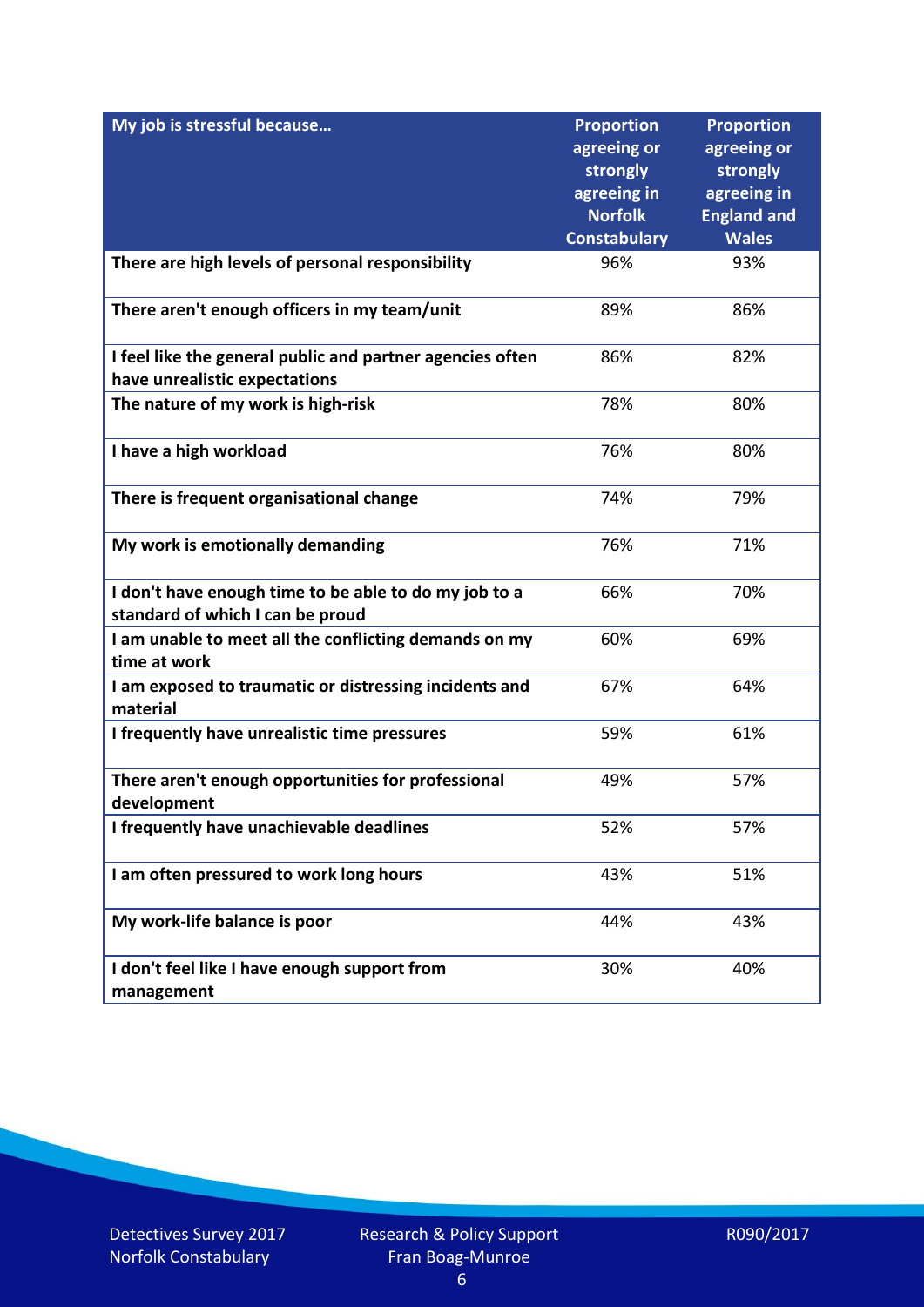## **ABSENCE AND ABSENCE BEHAVIOURS**

**Presenteeism** refers to a person attending work despite feeling that they should have taken sick leave due to their physical or mental health and wellbeing. **In Norfolk Constabulary, 75% of respondents reported at least one instance of presenteeism associated with their physical health and wellbeing** in the last 12 months**; 58% of respondents reported at least one instance of presenteeism associated with their mental health and wellbeing**.

**Leaveism** refers to a person taking annual leave or rest days rather than sick leave for their physical or mental health and wellbeing. In the last year, **32% of respondents in Norfolk Constabulary reported at least one instance of leaveism associated with their physical health and wellbeing**, whilst **27% of respondents in Norfolk Constabulary reported at least one instance of leaveism associated with their mental health and wellbeing.**

Finally, **38% of respondents in Norfolk Constabulary said that they had taken sickness absence due to their physical health and wellbeing** in the last 12 months. In addition, **16% of respondents said that they had taken sickness absence due to their mental health and wellbeing**.

Comparison of the proportions of respondents reporting presenteeism, leaveism and sickness absence in Norfolk Constabulary with England and Wales as a whole can be found in the table below.

|                             |                                         | <b>Norfolk Constabulary</b>           |                                         | <b>England and Wales</b>              |
|-----------------------------|-----------------------------------------|---------------------------------------|-----------------------------------------|---------------------------------------|
| At least one<br>instance of | <b>Physical health</b><br>and wellbeing | <b>Mental health</b><br>and wellbeing | <b>Physical health</b><br>and wellbeing | <b>Mental health</b><br>and wellbeing |
| Presenteeism                | 75%                                     | 58%                                   | 71%                                     | 54%                                   |
| Leaveism                    | 32%                                     | 27%                                   | 42%                                     | 33%                                   |
| <b>Sickness</b><br>absence  | 38%                                     | 16%                                   | 35%                                     | 14%                                   |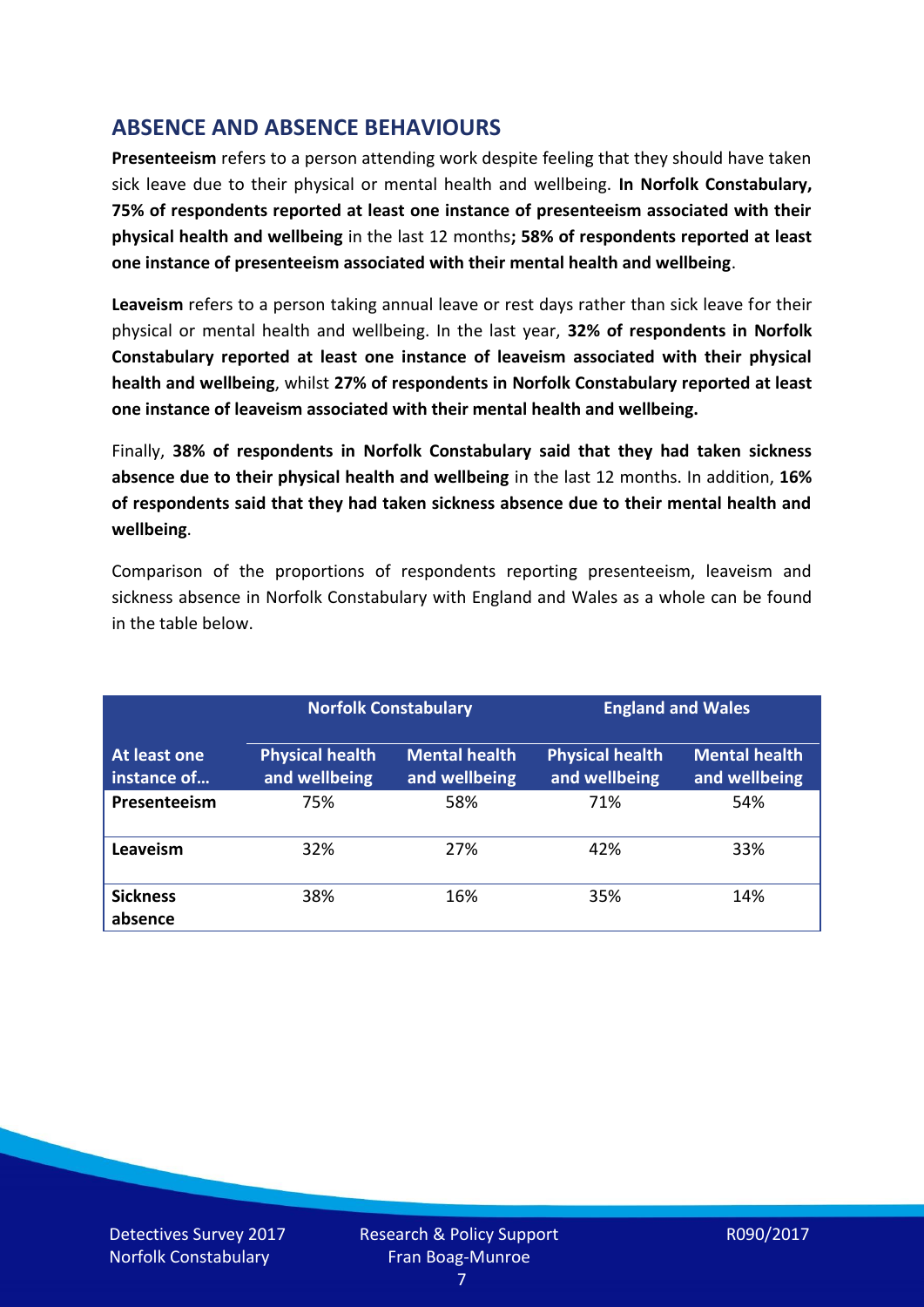#### **VIEWS ABOUT THE JOB**

**81% of respondents in Norfolk Constabulary felt that the role of the detective was seen as less valuable to the force than it used to be.** This compares with 85% of detectives in England and Wales as a whole who said that they felt the role of the detective was now less valuable.

Respondents in Norfolk Constabulary were less likely to be dissatisfied than satisfied with their jobs, with **34% of respondents saying that they were dissatisfied and 47% of respondents saying that they were satisfied**. In comparison, 36% of detectives in England and Wales as a whole said that they were dissatisfied with their jobs, whilst 45% of respondents said that they were satisfied.

In addition, **the proportion of respondents in Norfolk Constabulary who said that they were dissatisfied with their job has increased since 2015**, when 27% of respondents reported job dissatisfaction.



Detectives Survey 2017 Norfolk Constabulary

Research & Policy Support Fran Boag-Munroe

R090/2017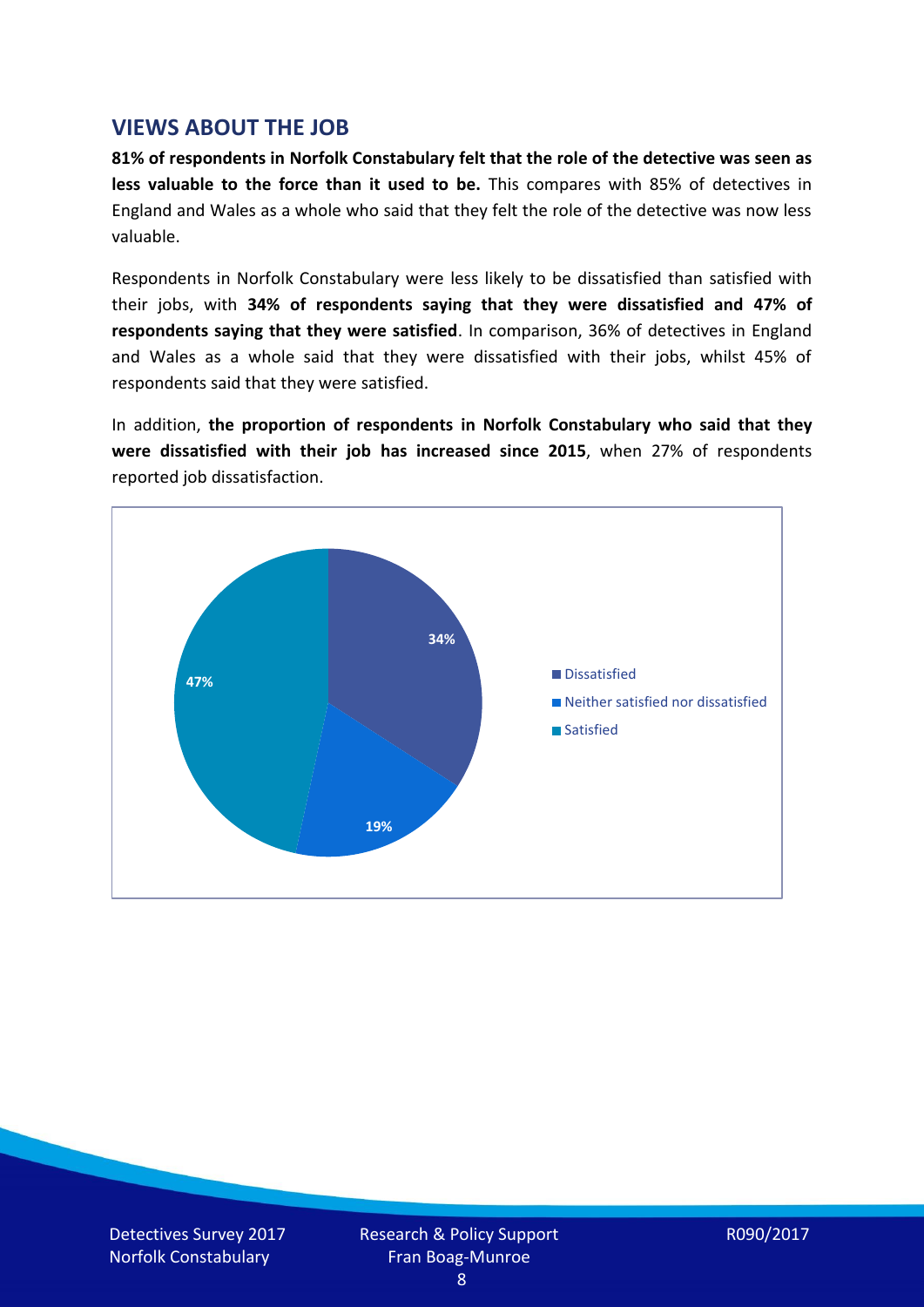## **TRAINING AND CONTINUOUS PROFESSIONAL DEVELOPMENT**

**43% of respondents in Norfolk Constabulary said that they had difficulties securing specific training opportunities**. This has decreased since 2015, when 46% of respondents in Norfolk Constabulary reported difficulties securing specific training opportunities.

The proportion of respondents in Norfolk Constabulary who said that they had difficulties securing training opportunities is lower than the national average, where this year 51% of detectives said that they had difficulties securing training.

In addition, **51% of respondents in Norfolk Constabulary said that they were rarely given enough time to stay up-to-date with the latest developments in their area of work**. This compares to 56% of respondents in England and Wales as a whole. This proportion is higher than in 2015, when 43% of respondents in Norfolk Constabulary said that they rarely had enough time to keep up-to-date with the latest developments.

| Are you given enough time<br>to stay up-to-date with the<br>latest developments in your<br>area of work? | <b>Norfolk Constabulary</b> | <b>England and Wales</b> |
|----------------------------------------------------------------------------------------------------------|-----------------------------|--------------------------|
| <b>Rarely</b>                                                                                            | 51%                         | 56%                      |
| <b>Sometimes</b>                                                                                         | 47%                         | 41%                      |
| <b>Always</b>                                                                                            | 2%                          | 4%                       |

A list of reasons why respondents in Norfolk Constabulary said that they were not able to stay up-to-date with the latest developments in their field can been found in the table below.

| It is difficult to stay up-to-date with the latest developments<br>in my field because          | <b>Norfolk</b><br><b>Constabulary</b> | <b>England</b><br>and Wales |
|-------------------------------------------------------------------------------------------------|---------------------------------------|-----------------------------|
| I have too many competing priorities                                                            | 83%                                   | 79%                         |
| There is no time set aside by my management for study                                           | 88%                                   | 76%                         |
| There are not enough officers to cover my day-to-day work<br>for me to attend relevant training | 72%                                   | 76%                         |
| My workload is too high                                                                         | 77%                                   | 76%                         |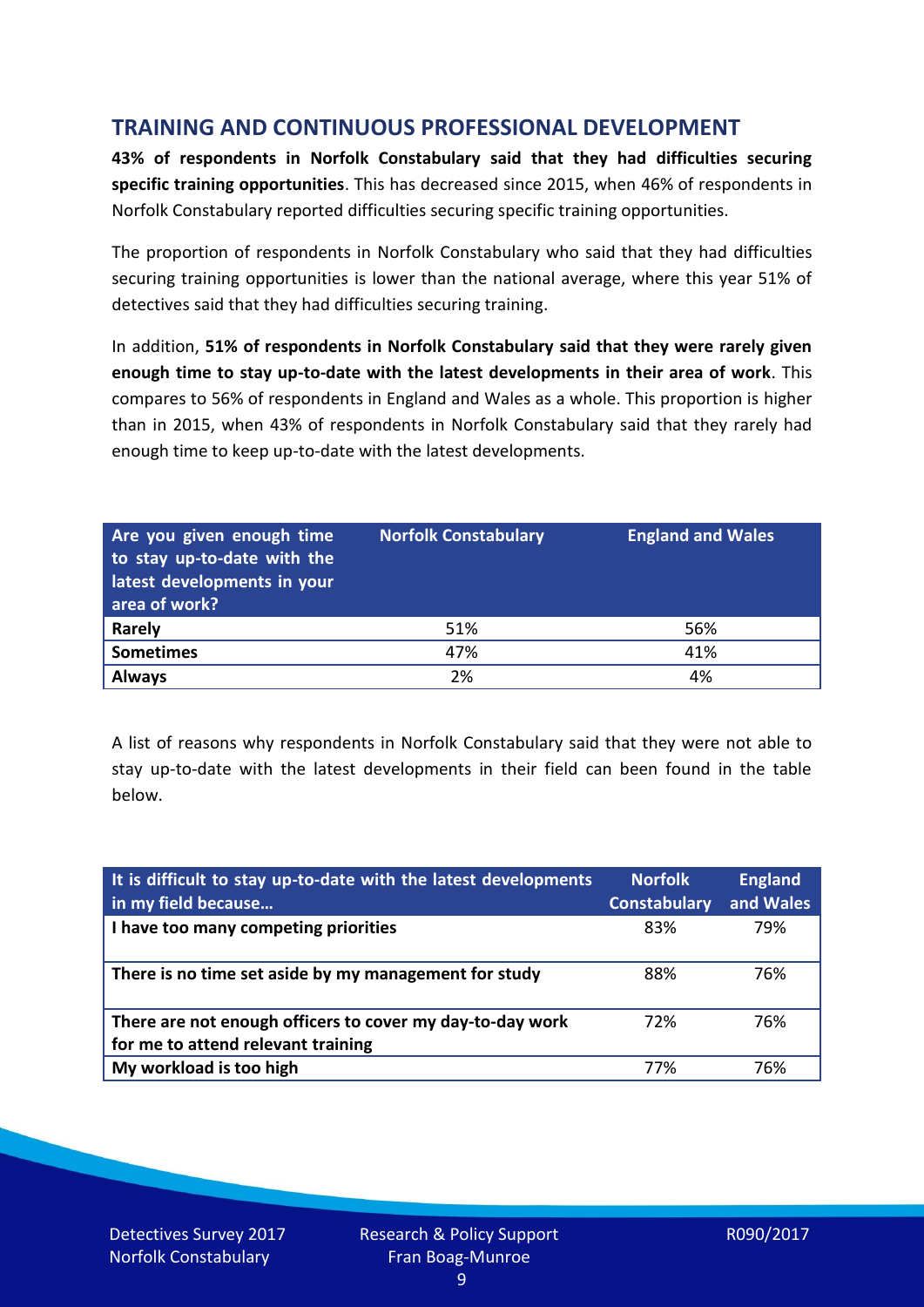| I have too many other commitments                                                        | 80% | 75% |
|------------------------------------------------------------------------------------------|-----|-----|
| The online learning package provided by NCALT is poorly<br>delivered                     | 84% | 73% |
| There are not enough formal training days                                                | 84% | 72% |
| I am too tired at the end of the day                                                     | 73% | 71% |
| Access to knowledge management systems that help<br>communicate new developments is poor | 51% | 51% |
| There is a lack of training staff                                                        | 46% | 46% |
| There is no appropriate training available                                               | 46% | 44% |

# **ATTRACTION AND RETENTION**

**11% of respondents in Norfolk Constabulary said that they would not change their career path, whilst 21% couldn't think of any job they would prefer**. 21% of respondents said that they would like to change their posting but remain a police officer.

In comparison, 18% of respondents in Norfolk Constabulary said that they would like to change jobs and stop being a police officer, 18% said that they would take any other job but with similar earnings and benefits, and 11% would quit immediately if they could find something else to do.

**The proportion of respondents in Norfolk Constabulary who said that they would quit immediately if they could find something else to do has increased since 2015**, when 10% of respondents said that they would quit immediately if they could.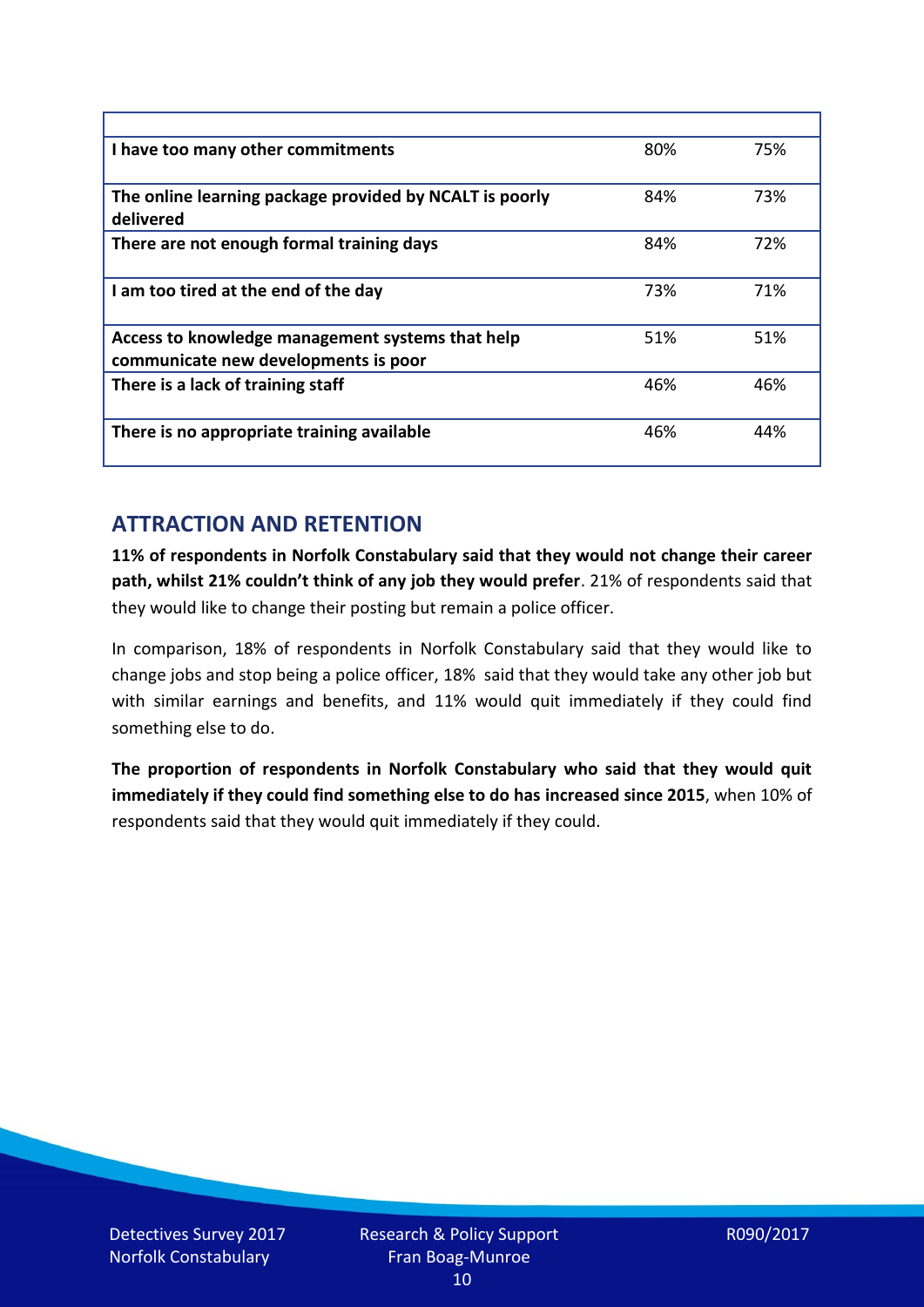|                               | <b>Norfolk Constabulary</b> | <b>England and Wales</b> |
|-------------------------------|-----------------------------|--------------------------|
| I would not change my         | 11%                         | 22%                      |
| career path                   |                             |                          |
| I can't think of any job I    | 21%                         | 14%                      |
| would prefer                  |                             |                          |
| I would like to change my     | 21%                         | 14%                      |
| posting but remain a police   |                             |                          |
| officer                       |                             |                          |
| I would like to change my     | 18%                         | 14%                      |
| job and stop being a police   |                             |                          |
| officer                       |                             |                          |
| I would take almost any       | 18%                         | 26%                      |
| other job with similar        |                             |                          |
| earnings and benefits         |                             |                          |
| I would quit immediately if I | 11%                         | 10%                      |
| could find something else to  |                             |                          |
| do                            |                             |                          |